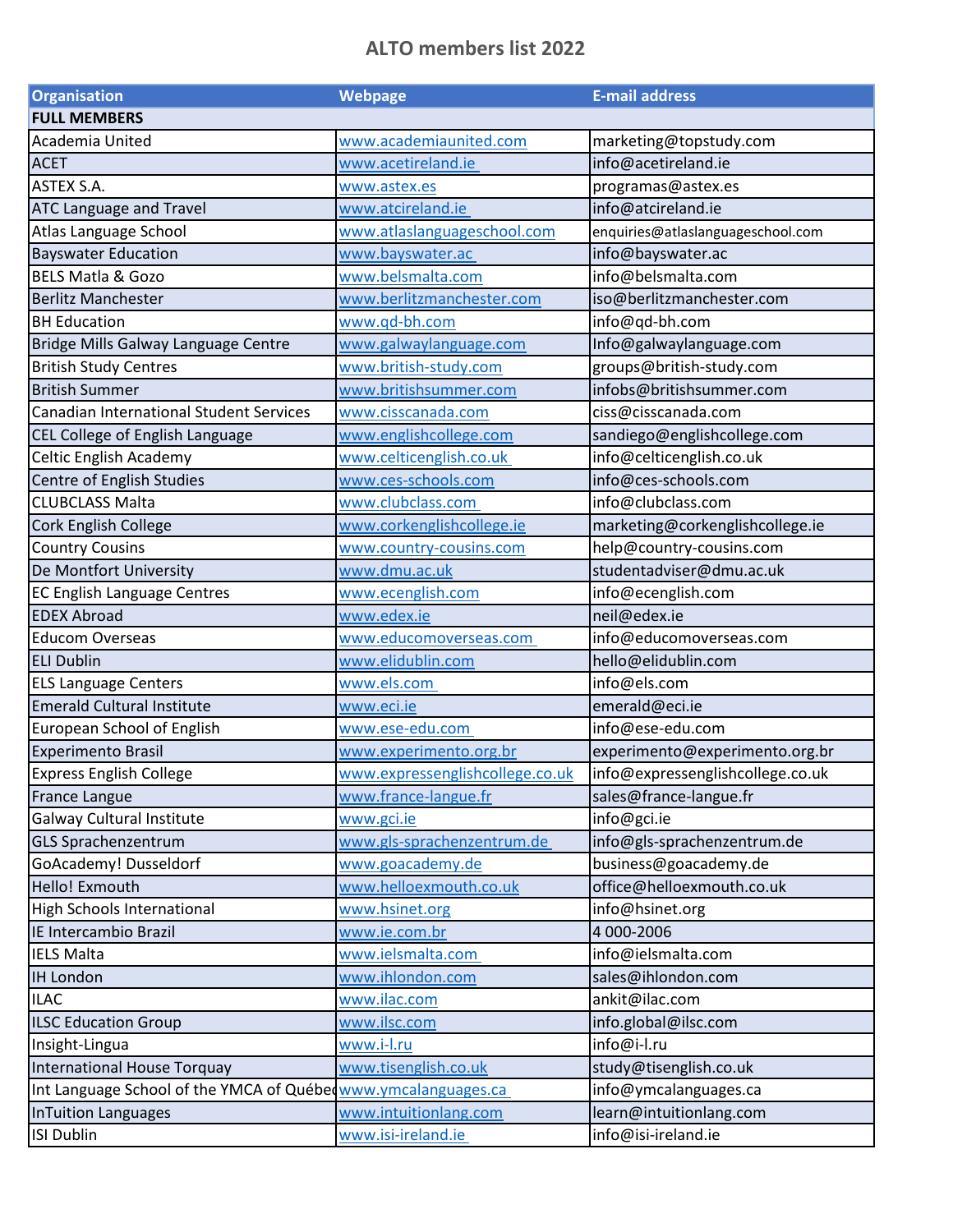## **ALTO members list 2022**

| <b>ITEC</b>                                 | www.itec.com.ru              | info@itec.com.ru                      |
|---------------------------------------------|------------------------------|---------------------------------------|
| <b>JaLS GROUP</b>                           | www.hokkaido-jals.com        | jals@hokkaido-jals.com                |
| Juventud Y Cultura                          | www.juventudycultura.es      | info@juventudycultura.es              |
| Kaplan Languages Group                      | www.kaplan.com               | saajidah.hoque@kaplan.com             |
| <b>Kells College</b>                        | www.kellscollege.com         | info@kellscollege.com                 |
| <b>Kings Education</b>                      | www.kingseducation.com       | marketing@kingseducation.com          |
| La Route des Langues                        | www.laroutedeslangues.com    | rdl@laroutedeslangues.com             |
| Language Kingdom                            | www.lkidiomas.com            | info@lkidiomas.com                    |
| Language Plus                               | www.languageplus.edu         | info@languageplus.edu                 |
| Lexis English                               | www.lexisenglish.com         | Info@lexisenglish.com                 |
| <b>LILA Liverpool</b>                       | www.lilalovetolearn.com      | info@lilalovetolearn.com              |
| Linguista Sprachaufenthalte                 | www.linguista.ch             | info@linguista.ch                     |
| Linguland Sprachreisen                      | www.linguland.com            | welcome@linguland.com                 |
| Martin Peters Sprachentraining GmbH         | www.superlearning.de         | info@superlearning.de                 |
| Millfield Enterprises                       | www.millfieldenterprises.com | mahc@millfieldenterprises.com         |
| MLA Move Language Ahead                     | www.mlaworld.com             | sales@mlaworld.com                    |
| <b>Oxford International Education Group</b> | www.oxfordinternational.com  | info@oxfordinternational.com          |
| Oxford Royale Academy                       | www.oxford-royale.co.uk      | etso@oxford-royale.co.uk              |
| <b>Oxford Spires International</b>          | www.oxfordspires.education   | info@oxfordspires.education           |
| Southbourne School of English               | www.southbourneschool.co.uk  | Joshua.Garner@southbourneschool.co.uk |
| Sprachcaffe Language Schools                | www.sprachcaffe.com          | study@sprachcaffe.com                 |
| Sprachdirekt GmbH                           | www.sprachdirekt.de          | info@sprachdirekt.de                  |
| <b>Stafford House International</b>         | www.staffordhouse.com        | admissions@staffordhouse.com          |
| <b>Stay Campus London</b>                   | www.staycampus.com           | info@staycampus.com                   |
| St Andrew's College Language Schools        | www.standrewscollege.com     | info@standrewscollege.com             |
| St. George's University                     | www.sgu.edu                  | admissions@sgu.edu                    |
| <b>STS Education</b>                        | www.sts.se                   | stsagents@sts.se                      |
| StudyTravel BV                              | www.studytravel.nl           | info@studytravel.nl                   |
| TAGUS Let's Go Study                        | www.tagus.uz                 | info@tagus.uz                         |
| <b>Tamwood International College</b>        | www.tamwood.com              | home@tamwood.com                      |
| The Ardmore Group                           | www.theardmoregroup.com      | info@theardmoregroup.com              |
| The Language Academy                        | www.languageacademy.com      | English@languageacademy.com           |
| The London School of English                | www.londonschool.com         | contact@londonschool.com              |
| <b>Travel Active</b>                        | www.travelactive.nl          | info@travelactive.nl                  |
| <b>TravelWorks</b>                          | www.travelworks.ru           | anna@travelworks.ru                   |
| <b>Twin Group</b>                           | www.twinuk.com               | sbaker@twinuk.com                     |
| UK College of English                       | www.ukenglish.org.uk         | info@ukenglish.org.uk                 |
| <b>UK Language Courses</b>                  | www.uklc.org                 | info@uklc.org                         |
| <b>UK Partners</b>                          | www.ukpartners.com           | info@ukpartners.com                   |
| <b>VCE International</b>                    | www.vce-international.com    | info@vce-international.com            |
| <b>Village Camps SA</b>                     | www.villagecamps.com         | camps@villagecamps.com                |
| <b>WEP International</b>                    | www.wep.org                  | Info@wep.org                          |
| Wimbledon School of English                 | www.wimbledon-school.ac.uk   | info@wimbledon-school.ac.uk           |
| <b>World Study Brazil</b>                   | www.worldstudy.com.br        | contato@worldstudy.com.br             |
| ZaZa Education                              | www.zazaschool.com           | Info@zazaschool.com                   |
| Zoni Language Centers                       | www.zoni.edu                 | mailbox@zoni.edu                      |